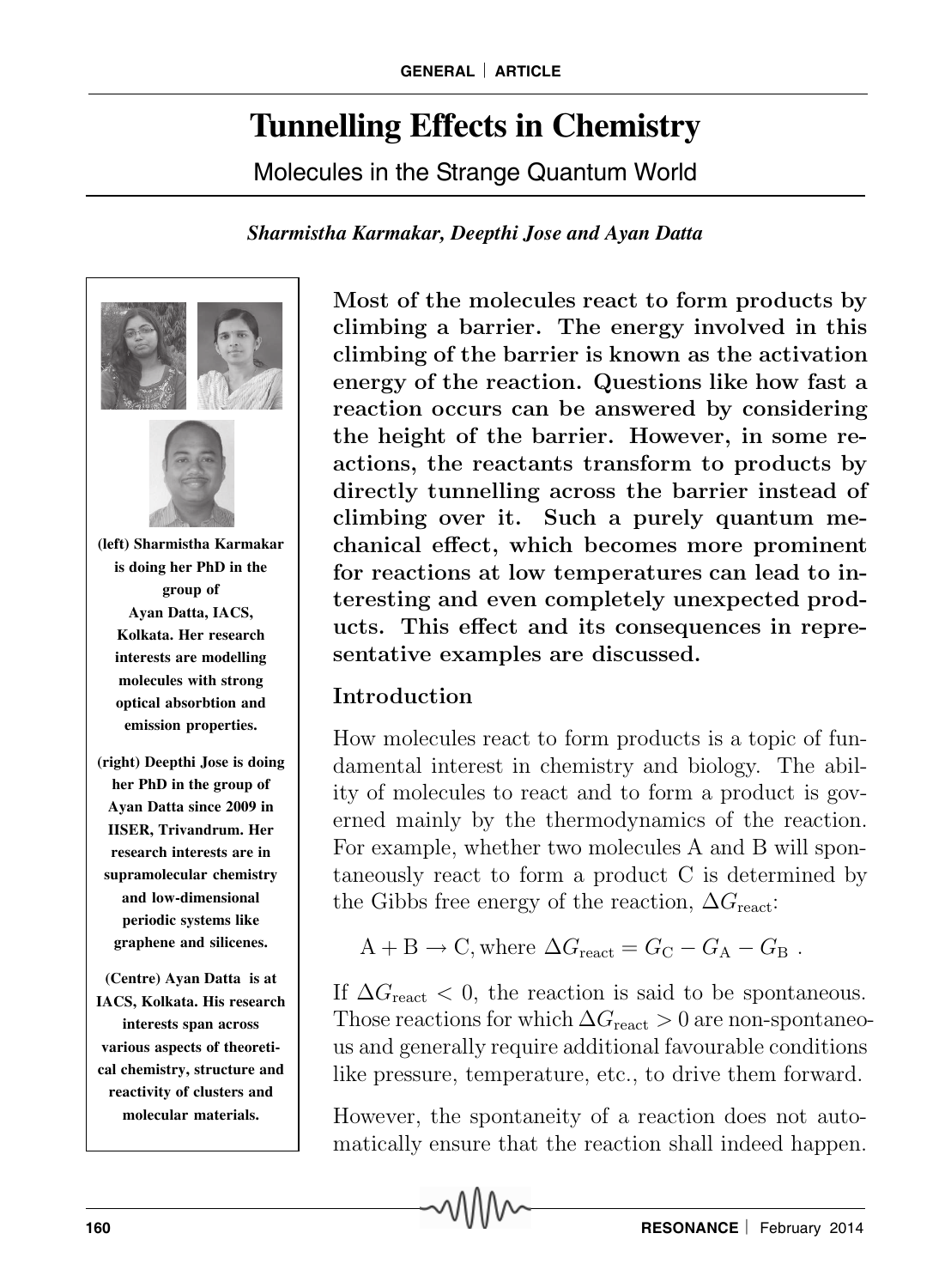For example, in the process of respiration, carbohydrate is oxidized to be broken into  $CO<sub>2</sub>$  and  $H<sub>2</sub>O$  to generate energy in the cell.

$$
C_6H_{12}O_6 + 6O_2 = 6H_2O + 6CO_2; \Delta G_{\text{react}} < 0.
$$

The process is exothermic and certainly occurs (we feel hungry after 4–6 hours of lunch!). Nevertheless, this is not a simple process as it requires the help of a lot of complicated processes involving several enzymes. A similar reaction is the yellowish fading of the pages in our books where cellulose (the main component of paper) is slowly oxidized (it takes several years to see the effect of such slow oxidation – please visit the archive section of your institute library). Hence, the difference between the fast and slow oxidation of a similar material does not arise from the theromodynamics of the reaction but from the different kinetics of the processes. As shown in Figure 1, the pathways for these two oxidations are different. While oxidation of paper occurs via climbing a large barrier, for respiration, the process gets assisted by enzymes which provide an alternative smaller barrier pathway for the oxidation to occur. Therefore, we call respiration as a kinetically fast (facile or labile) reaction and oxidation of paper as slow (inert or sluggish) reaction.

## Quantum Effects in a Chemical Reaction?

As seen from *Figure* 1, an enzyme (or catalyst) can provide an alternate and lower barrier pathway for a reac-



**Figure 1.** The height of the barrier for a reaction determines its reactivity. If barrier height is much larger than  $k_{\rm B}^{}$ T, then the reaction is slow, and if this is not so, the reaction is termed labile.

Chemical reactions, quantum mechanical tunnelling, curved Arrhenius plots. kinetic isotope effects.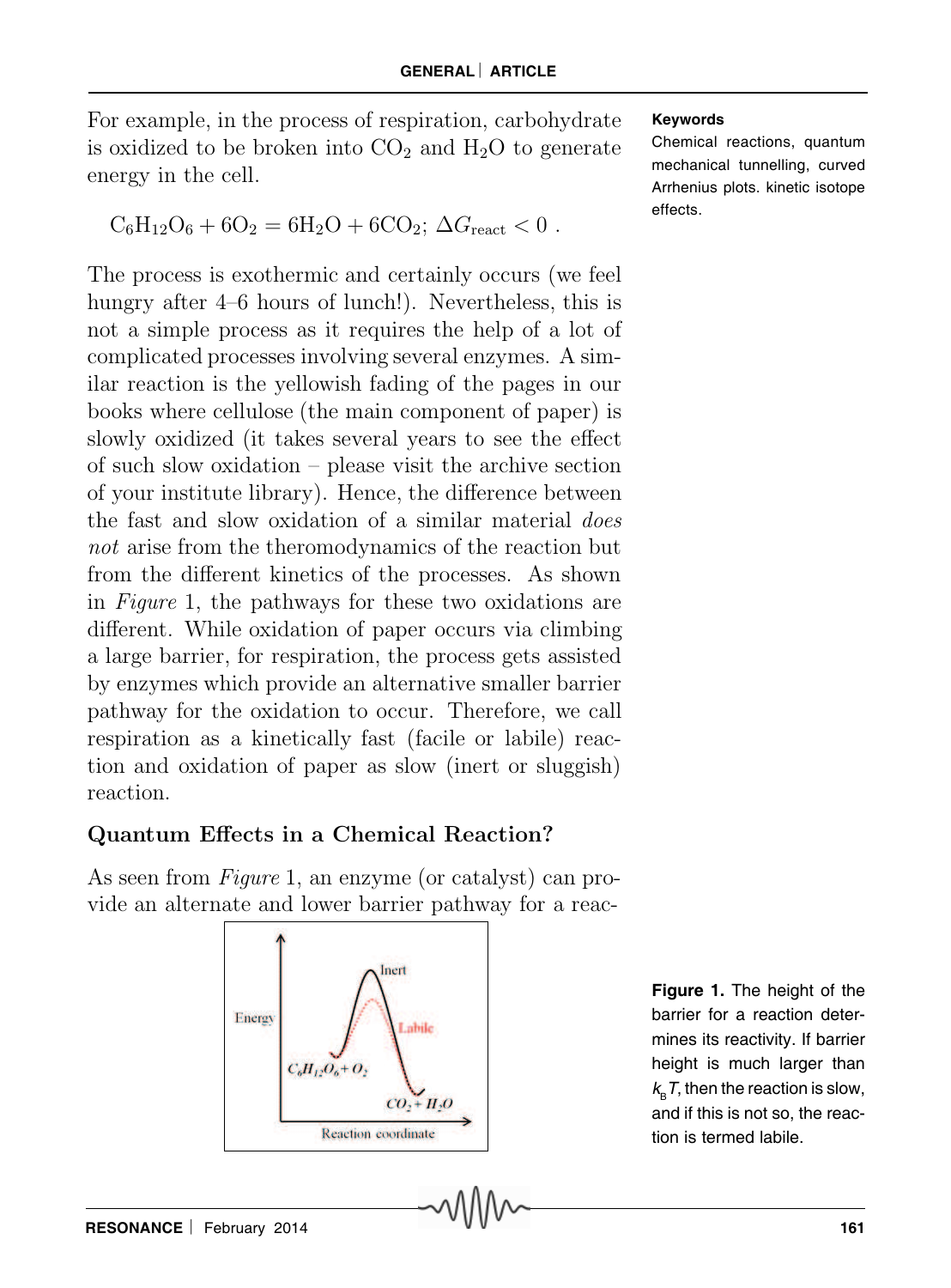**Table 1**. de Broglie wavelengths of particles of various masses (calculated assuming a  $KE = 3.5$  kJ/mol).

| <b>Particle</b> | Mass (amu) | de Broglie<br>wavelength $(in \mathbf{A})$ |
|-----------------|------------|--------------------------------------------|
| Electron        | 1/1750     | 63.00                                      |
| H               |            | 1.49                                       |
| D               | 2          | 1.08                                       |
| $\mathcal{C}$   | 12         | 0.44                                       |
| Br              | 80         | 0.18                                       |

tant to proceed to the product. This picture, though valid for all reactions does not consider the important fact that atoms in molecules have a quantum mechanical behaviour as well. This means that they are governed by laws of quantum mechanics and have a wave–particle dual nature. For example, the de Broglie wavelength of a particle of mass m and kinetic energy E is  $\lambda = h/p =$  $h/(2mE)^{1/2}$ . In Table 1, the de Broglie wavelengths for some typical particles/atoms of interest in chemistry are listed (of course, electrons are of paramount interest in chemistry because atoms are glued by pairs of electrons in chemical bonds). Clearly, the wavelength of an electron (at kinetic energy of 3.5 kJ/mol which is typical of atoms at room temperature  $T = 298$  K) has a very large wavelength which is spread across a linear length of dimensions of about 20 C–C bonds (each C–C bond ∼ 1.5 Å). However, as the mass of the particle increases, the de Broglie wavelength decreases. For all practical purposes, Br atom with a small de Broglie wavelength can be considered as a classical particle.

Nevertheless, for the lightest atom of the periodic table, namely H-atom, the de Broglie wavelength is about 1.5 Angstrom. This length is three times the radius of an Hatom in its ground state (measured by  $r_{mn}$ , the distance at which the probability of finding the electron is maximum, which is equal to 1 Bohr =  $0.52 \text{ Å}$  [1]. Therefore, quantum effects should be most prominent in the case of reactions involving H-atoms. The list of such reactions is very long and includes important processes in chemistry and biology like proton transfer reactions, proton

Quantum mechanical tunnelling plays an important role in chemical reactions.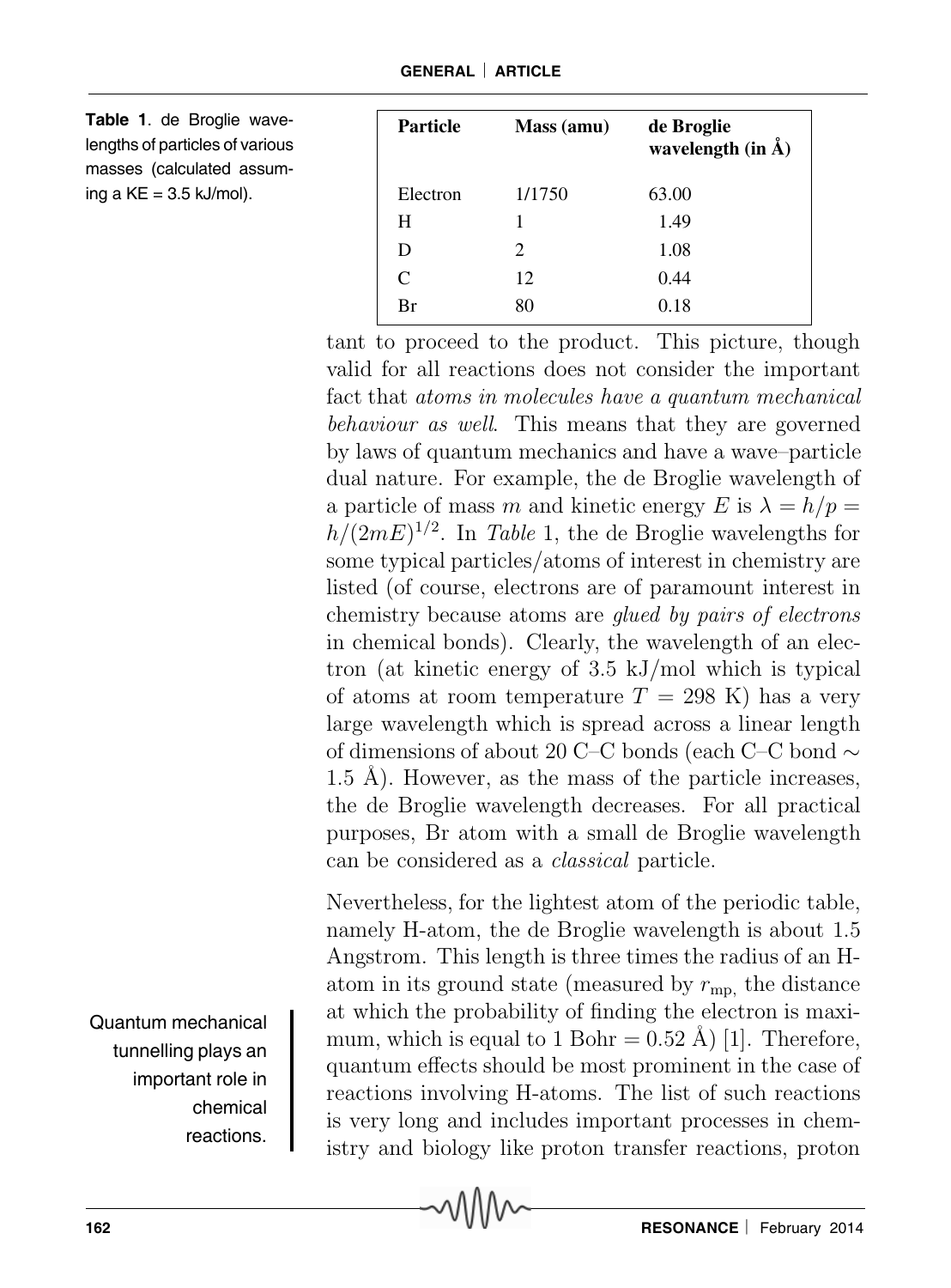tautomerism, hydrogen atom transfer (HAT) reactions,  $C-H/N-H$  bond activation, Brønsted acid reactions<sup>1</sup>, resonance assisted hydrogen bonds (RAHB) and proton transfer across the DNA base-pairs and  $H^+$  hopping in the Grotthuss mechanism<sup>2</sup> for ionic conduction in water. In the next section, we discuss how the quantum mechanical process of tunnelling assists chemical reactions, in particular those involving H-atoms.

## Simple Models for Quantum Mechanical Tunneling

#### Tunnelling Across Rectangular Barrier

Consider a particle moving from left to right from region A to region C via region B which has a finite one-dimensional rectangular barrier  $V_0$  (see Figure 2). Finding a solution to this problem involves solving the Schrödinger equation for these three regions A, B and C piecewise. In quantum mechanics, for a wavefunction to be acceptable, both  $\psi$  and  $\psi'$  (first derivative of the wavefunction) have to be continuous and single-valued for all x including that for  $x = 0$  and  $x = a$  where the barrier  $V_0$  begins and ends respectively. This problem is solved in most undergraduate textbooks on quantum mechanics [1]. The probability of tunnelling (i.e., going through the barrier) when the particle has an energy  $E < V_0$  is given by

<sup>1</sup> Chemical reactions where a proton transfer occurs are called Bronsted acid reactions.

2 The process via which a proton diffuses across a network of hydrogen bonds like that in water is called the Grotthuss mechanism.

> H-atom is the most quantum mechanical atom. So, QMT is most prominent in reactions involving H-atom.



**Figure 2.** Tunnelling across one-dimensional rectangular potential barrier ( $E < V_0$ ).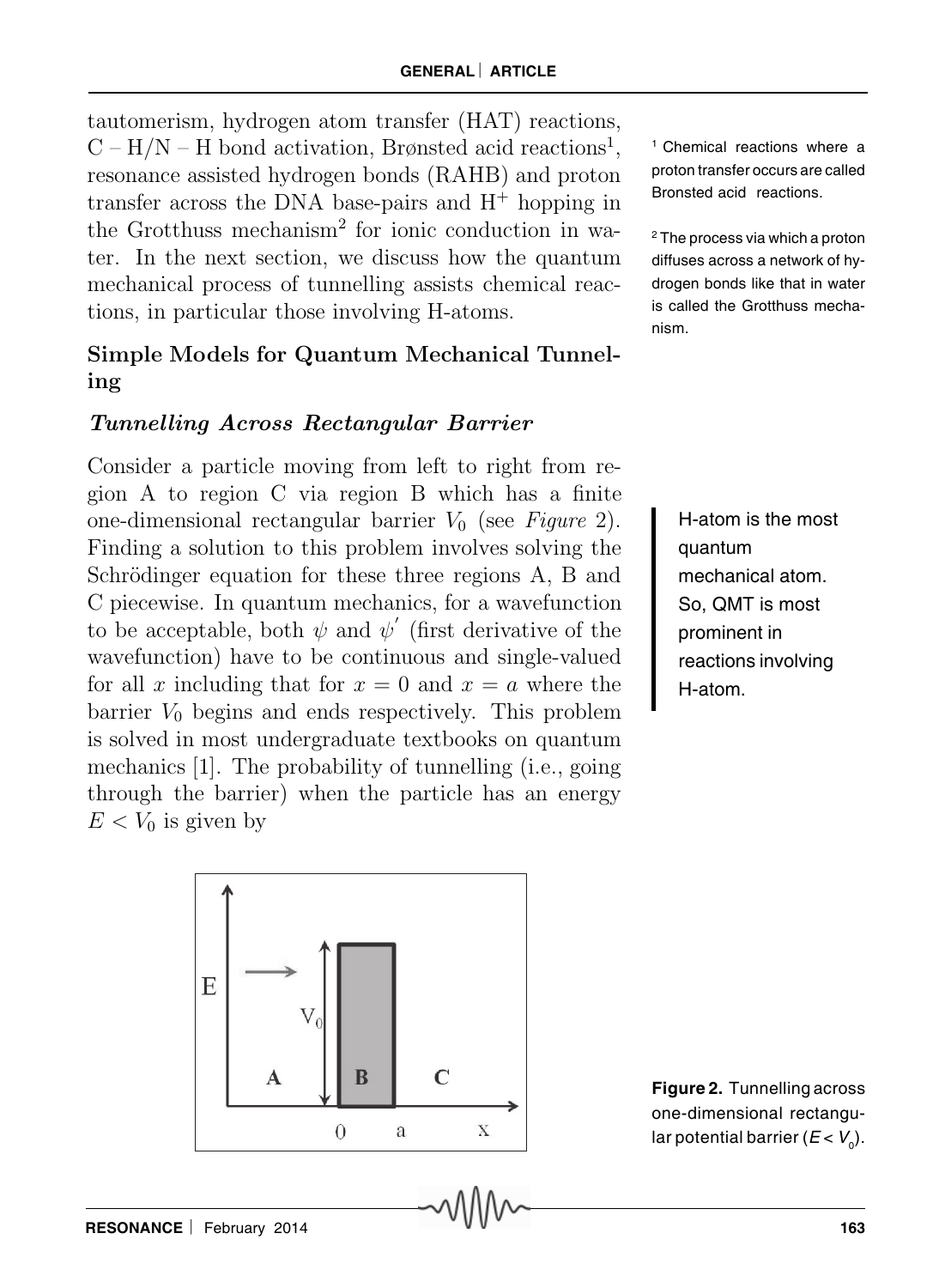



where  $k =$  $\sqrt{ }$  $2mV_0\left(1-(\frac{E}{V_0})\right)$  $\frac{E}{V_0}\big)\bigg/\hbar$ . Figure 3 shows this probability of tunnelling  $T$  as a function of the ratio  $E/V_0$ . These three plots are for three different values of  $\sqrt{2mV_0a^2/\hbar^2} = 1, 3$  and 6. For all the cases,  $T \neq 0$ which means that the particle can go from the region A to C even when  $E < V_0$ . In a way, the particle has penetrated through the rectangular barrier even when it clearly does not have the energy to do so. This is not expected in our classical everyday life and is called the non-classical, quantum mechanical tunnelling. As seen from *Figure* 3, smaller the value of  $w = \sqrt{2mV_0a^2/\hbar^2}$ , higher is the probability of tunnelling. Therefore, one must expect that smaller masses  $(m)$  and smaller barrier heights  $(V_0)$  and narrower barriers (smaller a) should have higher probabilities of tunnelling.

A similar consequence of quantum mechanical tunnelling also occurs when the particle has enough energy to overcome the barrier  $(E > V_0)$ . Figure 4 shows a simple illustration for such a case. Classically, we expect that the probability of the particle going from region A to C should be 1 as there is no barrier. However, only a fraction of this gets transmitted across the barrier and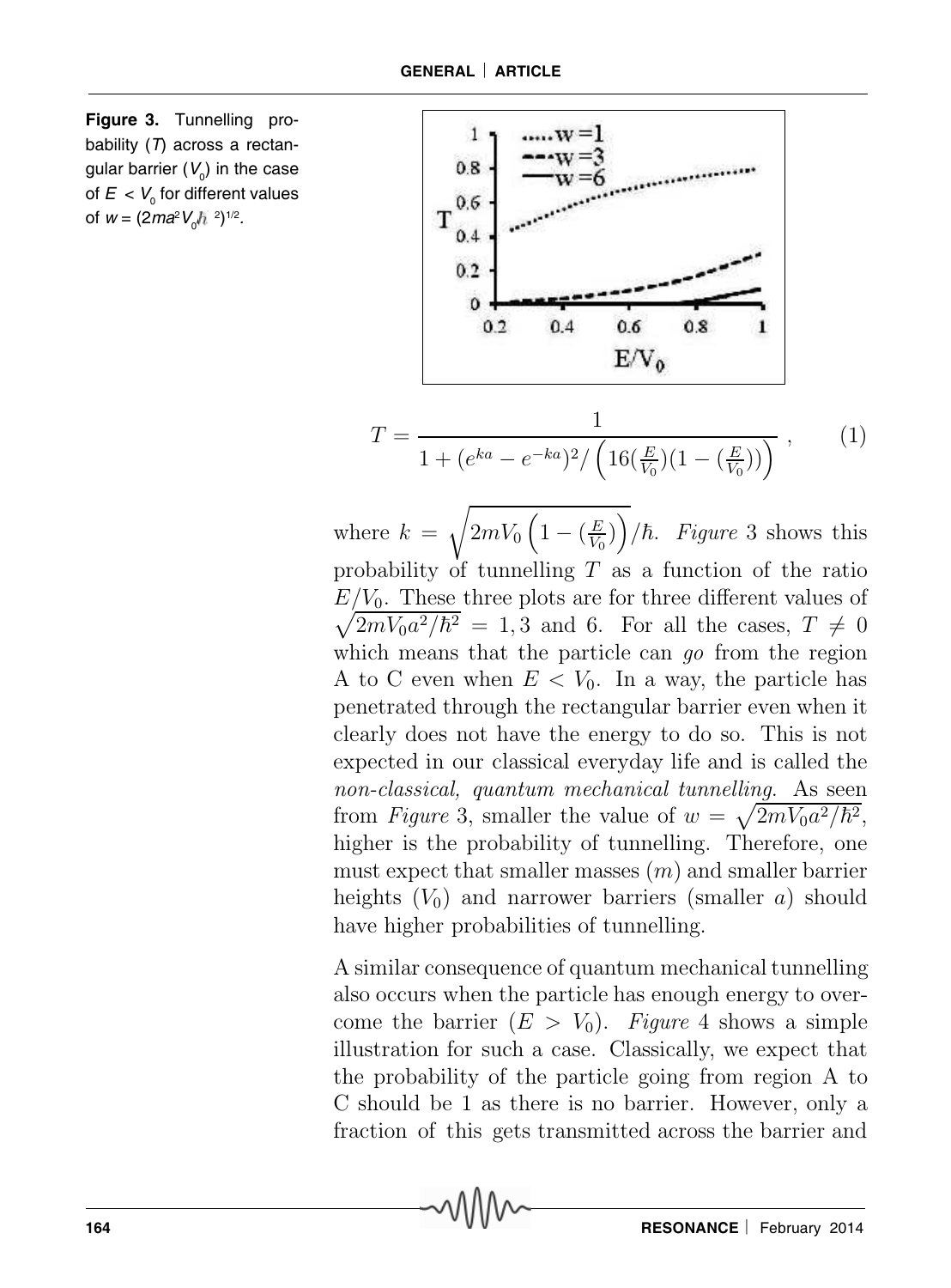

**Figure 4.** Tunnelling across a one-dimensional rectangular potential barrier ( $E > V_0$ ).

the rest of it is reflected back. This is again counterintuitive since  $E > V_0$  and therefore, the particle is not expected to meet with any barrier to get reflected. This phenomenon is called non-classical reflection or antitunnelling.

## Tunnelling Across Inverted Parabolic Barrier

Now consider a similar particle moving from left to right from region A to region C via an inverted one-dimensional parabolic potential in the region B (from  $-a$  to  $+a$ ). (See Figure 5). The form of the potential is  $V(x) =$  $V_0(1-\frac{x^2}{a^2})$  for  $-a \le x \le +a$  and  $V(x) = 0$  in all other regions.



**Figure 5.** Tunnelling across an inverted parabolic potential with  $V_{\rm o}$ = 3.5 kJ/mol and 2a = 2.0 Å; the units of  $V(x)$ and  $x$  are kJ/mol and  $\AA$  respectively.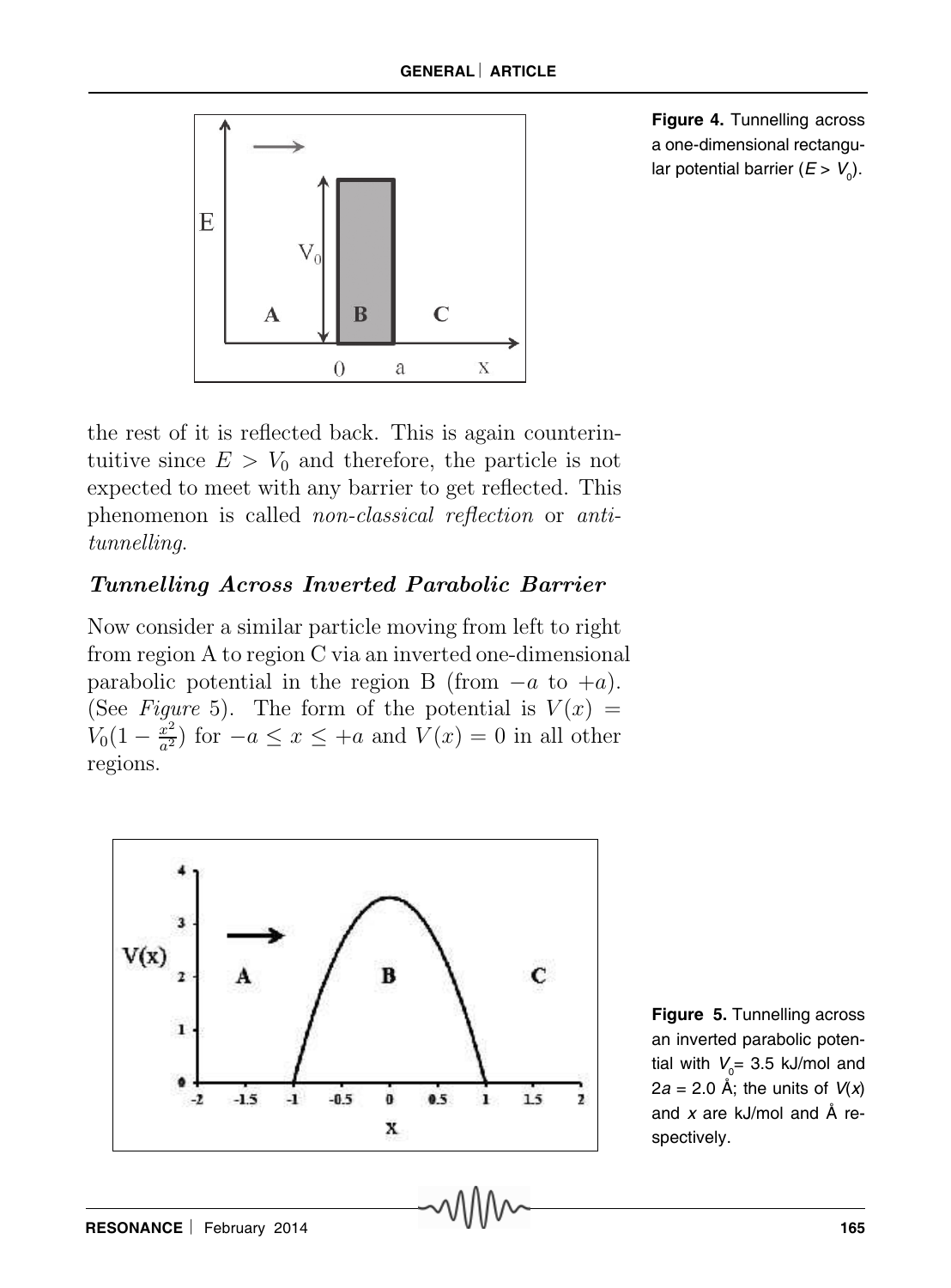The probability for tunnelling  $T$  for such a case is given by [2]

$$
T = \frac{1}{1 + \exp\left(2\pi^2 a \sqrt{\frac{2mV_0}{h^2} (1 - \frac{E}{V_0})}\right)}.
$$
 (2)

From (2) one can see that the tunnelling probability is inversely proportional to the exponential of the barrier width  $(T \sim e^{-a})$ , inversely proportional to the exponential of the square root of the mass of the particle  $(T \sim e^{-\sqrt{m}})$  and inversely proportional to the exponential of the square root of the barrier height  $(T \sim e^{-\sqrt{V_0}})$ . Therefore, as a rule of thumb, lighter particles tunnelling across narrow and small barriers have a high probability to tunnel. Remember, the picture was similar in the case of the rectangular barrier discussed in the previous subsection.

### Consequences of Quantum Mechanical Tunnelling in Chemical Reactivity

As seen from *Figure* 6, lighter particles are more efficient in tunnelling than heavier particles. From the above discussion, one expects that the hydrogen atom should tunnel faster than the deuterium atom. So, the rate of a chemical reaction that involves movement of H should



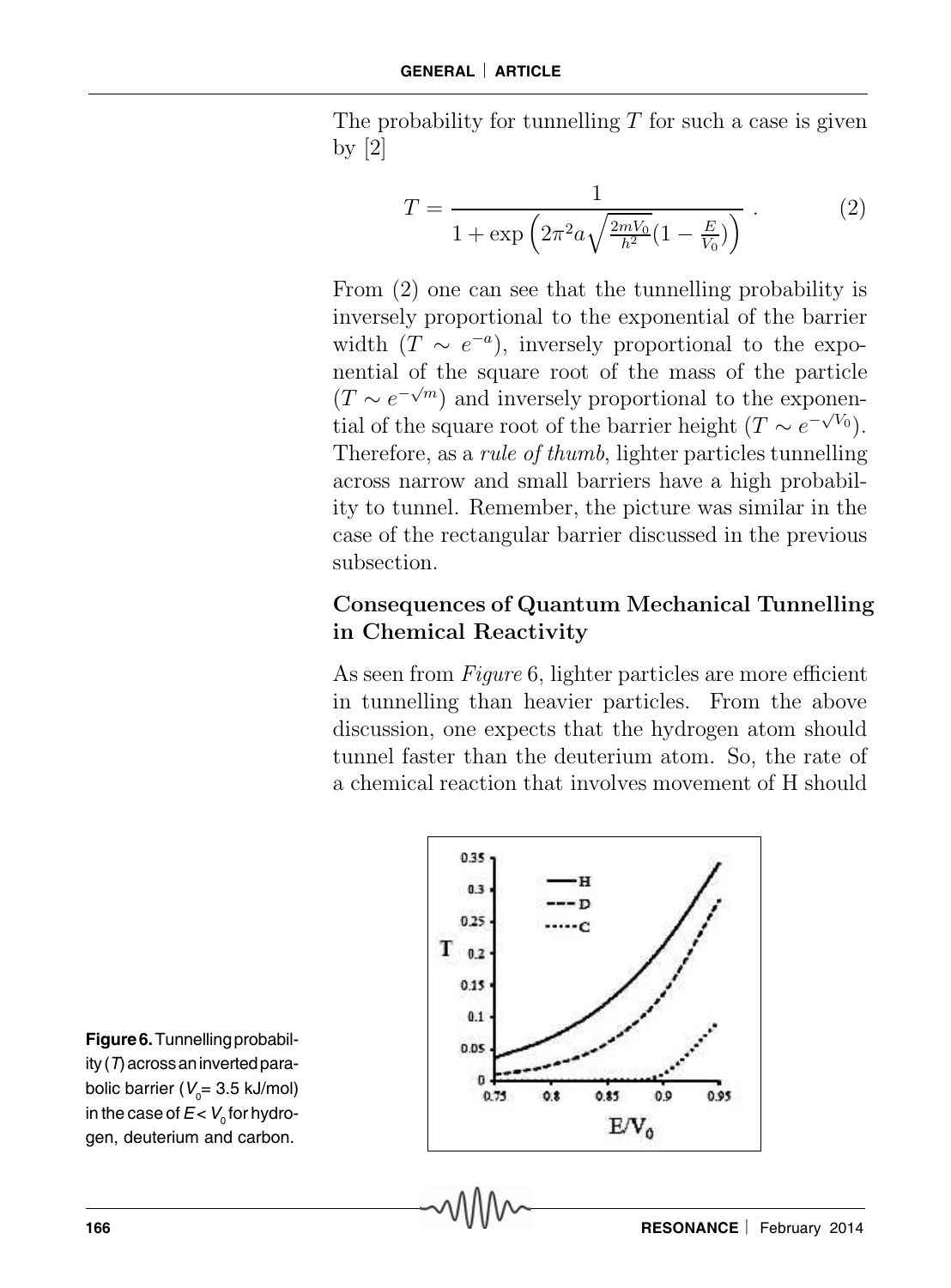be faster than that for D. This is the case for most reactions and is expected from even a classical picture. Let us consider a simple proton abstraction reaction from methane by fluoride anion:

$$
H_3C - H + F^- = H_3C^- + H - F
$$

(H-abstraction reaction)

Now, we will also consider the same reaction where instead of hydrogen, deuterium is abstracted:

$$
H_3C - D + F^- = H_3C^- + D - F
$$

(D-abstraction reaction)

We will denote the rate of hydrogen and deuterium abstraction as  $k<sub>H</sub>$  and  $k<sub>D</sub>$  respectively. The ratio of these rates  $(k_H/k_D)$  is called the kinetic isotope effect (KIE) [3]. Since we are considering the ratio of the rates of H and D abstraction from the primary bond which is being broken in the reaction, it is called primary kinetic isotope effect (PKIE). However, if instead of substituting the H atom of the primary bond which we are breaking, we had substituted H by D at a different position, like in the  $CH<sub>3</sub>$  end, it would be called secondary kinetic isotope effect (SKIE). The reason why this case is called secondary is that the H/D of the methyl group act as mere spectators in the chemical reaction while the primary C–H bond is being cleaved. Therefore, SKIE is generally less prominent and we will avoid discussing tunnelling effects on SKIE in this article.

What do we expect for PKIE *without quantum mechan*ical tunnelling? For understanding that we consider a simple schematic diagram as shown in Figure 7. As you might have studied in your physical chemistry course, molecular vibrations are also quantized and hence, even at  $T = 0$  K where no thermal effects exist, any bond vibrates with a minimum energy known as the zeropoint energy (ZPE). The ZPE of a bond is equal to

The ratio of the rate of a reaction with and without deuterium substitution (Kinetic Isotope Effect) is an important tool to detect tunnelling.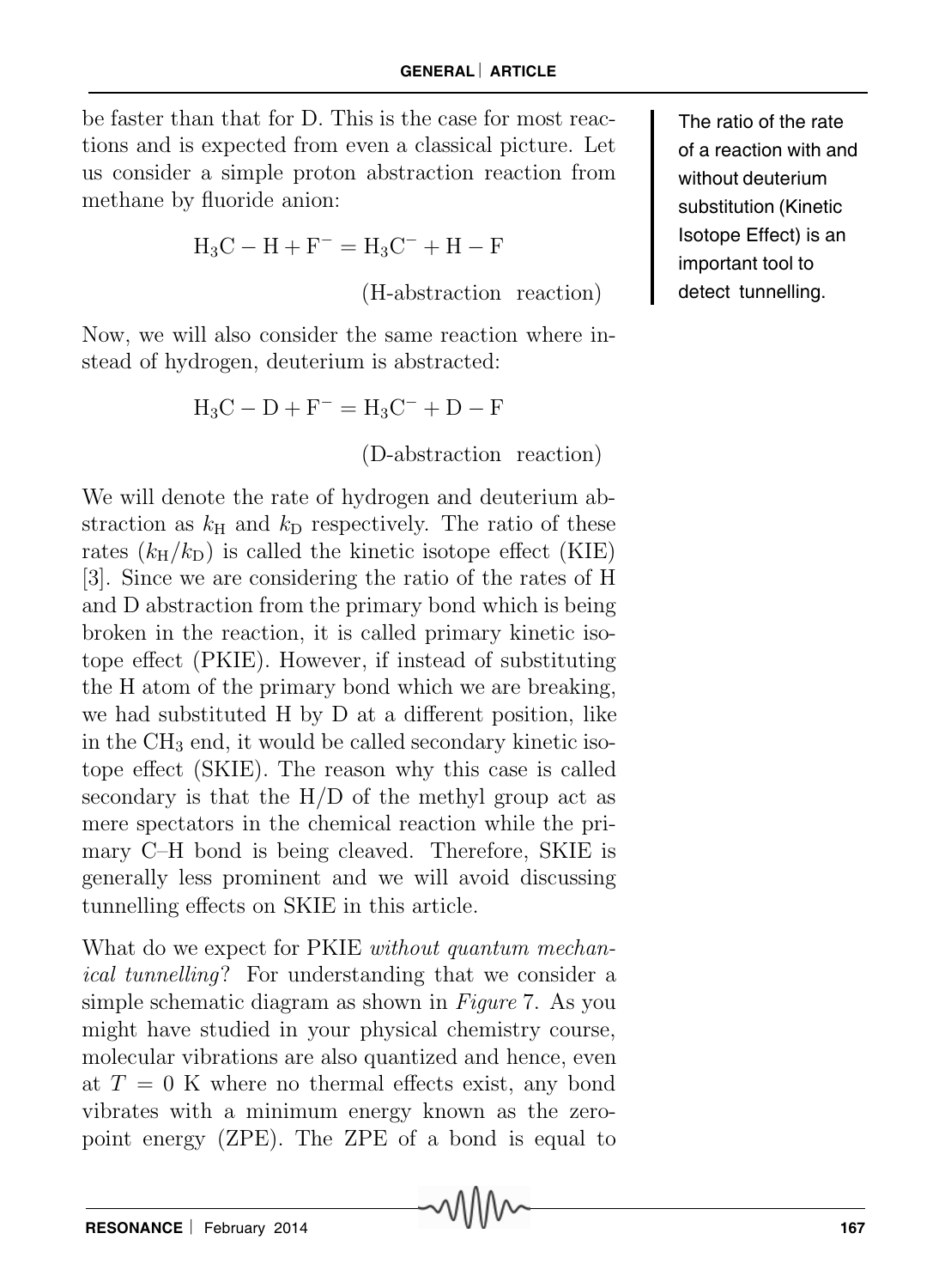**Figure 7.** Simplistic representation of the difference between the activation energies  $(E_{\rm a})$  of a C–H and a C–D bond in the course of a C–H/C–D bond cleavage. Their tunnelling pathways are represented as waves along the reaction coordinate.



 $(1/2)$   $h\nu_0$ , where  $\nu_0$  is the frequency of vibration of the bond. One can assume that the bond vibrates with a harmonic frequency in which case the frequency will be given by  $\nu_0 = (1/2\pi)\sqrt{k/\mu}$ , where k is the force constant of the bond and  $\mu$  is the reduced mass of the system which is defined as  $\mu = m_1 m_2/(m_1 + m_2)$ . Therefore, the reduced masses for C–H and C–D bonds will be 12/13 amu and 24/14 amu respectively. The experimental force constant  $(k)$  for the C–H bond stretching is 456.7 N/m which we shall assume to be the same for a C–D bond stretch as well. Using these values, we get  $ZPE_{C-H} = 17.34 \text{ kJ/mol}$  and  $ZPE_{C-D} = 12.72 \text{ kJ/mol}$ . Clearly, the ZPE of a C–H bond is more than that for a C–D bond. This is represented in Figure 7 with the C– D bond stretching energy being placed lower in energy than that for a C–H bond. As the reaction progresses (moving from left to right along the reaction coordinate), the C–H/C–D bond is slowly cleaved and when it crosses the hump, the bond is completely broken. Therefore, just at the topmost point of the hump or hilltop, a transition (or crossover) occurs, namely from a C–H/C– D to  $C^{\bullet}$ +H<sup> $\bullet$ </sup>/C<sup> $\bullet$ </sup>+D<sup> $\bullet$ </sup>. This is referred to as the *transition* state (TS) and we shall denote it as C...H/C...D. The activation energy  $(E_a)$  is therefore the energy difference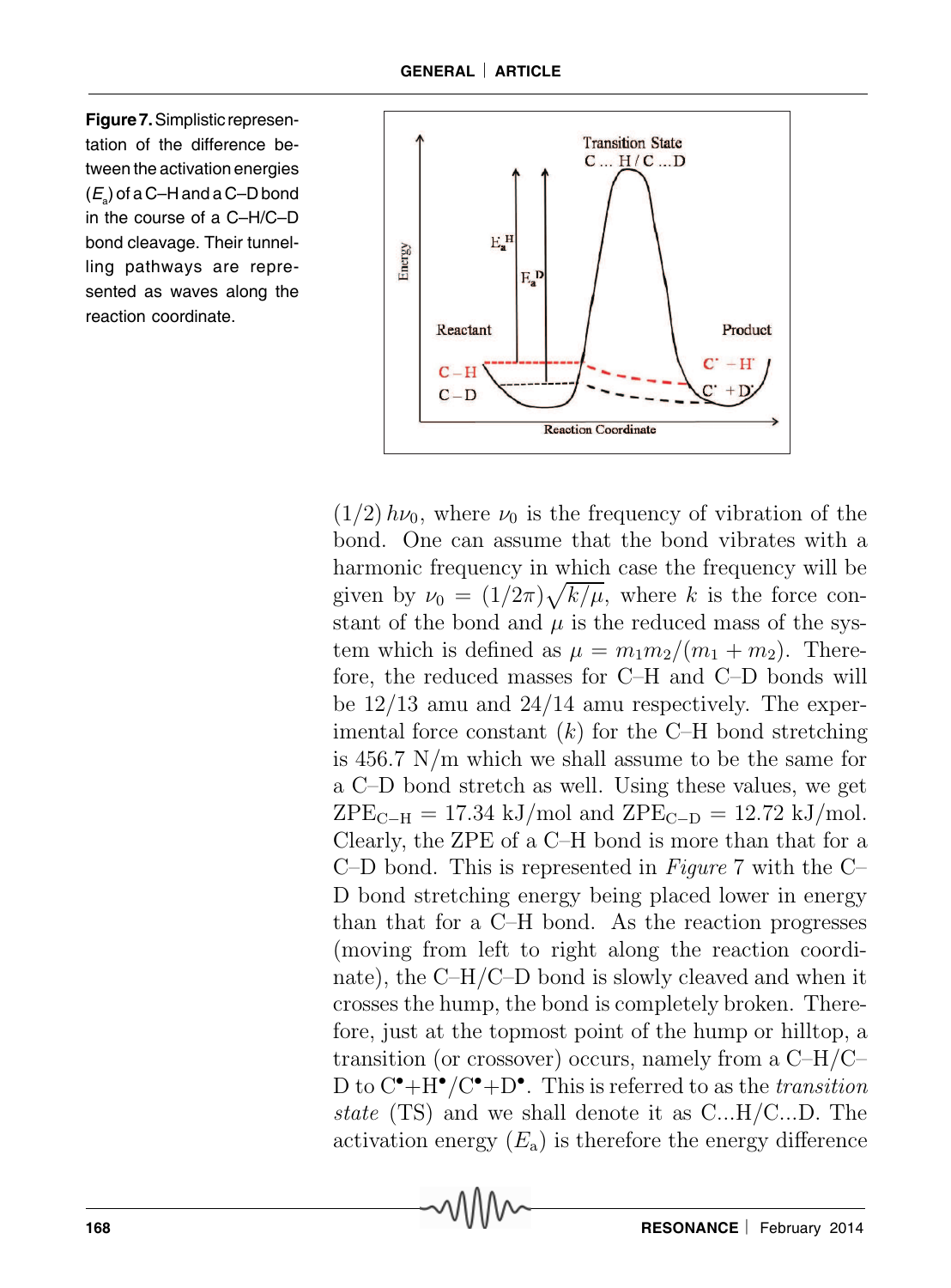between the energy of the TS and that of the ground state.

According to the Arrhenius equation, the rate constant of a chemical reaction  $k = Ae^{-E_a/k_B T}$ , where  $k_B$ , T and A are respectively the Boltzmann constant, the temperature at which the reaction occurs (in Kelvin) and preexponential factor (which is a constant for a particular reaction). Therefore, assuming that the pre-exponential factors are not very sensitive to H/D substitutions, we get  $k_{\text{C-H}}/k_{\text{C-D}} = \exp - ((E_a^{\text{C-H}} - E_a^{\text{C-D}})/k_B T).$  For  $T = 298$  K (room temperature) and ZPE of C–H and C–D bonds calculated above, we get  $PKIE = 6.45$ . Hence, we expect that even in the absence of tunnelling, the rate of H reaction should be greater than that for D. Taking the logarithm of the Arrhenius equation, we get ln  $k = \ln A - E_a/(k_B T)$ . Therefore, if we plot  $\ln k$  with respect to  $1/T$ , we should get a straight line with a slope of  $-E_a/k_B$ . Such a plot is called the Arrhenius plot. So, for a reaction that occurs completely by classical above the barrier crossover (no tunnelling), the Arrhenius plot should be a straight line. This is shown in Figure 8, plot (a).

However, if instead of always going over the barrier, the particles (H and D) also tunnel across it (as shown in the lower portion of Scheme 2), the picture changes. This is because now the particles can travel across the barrier



**Figure 8.** A typical Arrhenius plot for a reaction showing (a) linear plot for a classical over the top of the barrier process and (b) with effects of quantum tunneling. Note the curvature in the plot at low temperatures.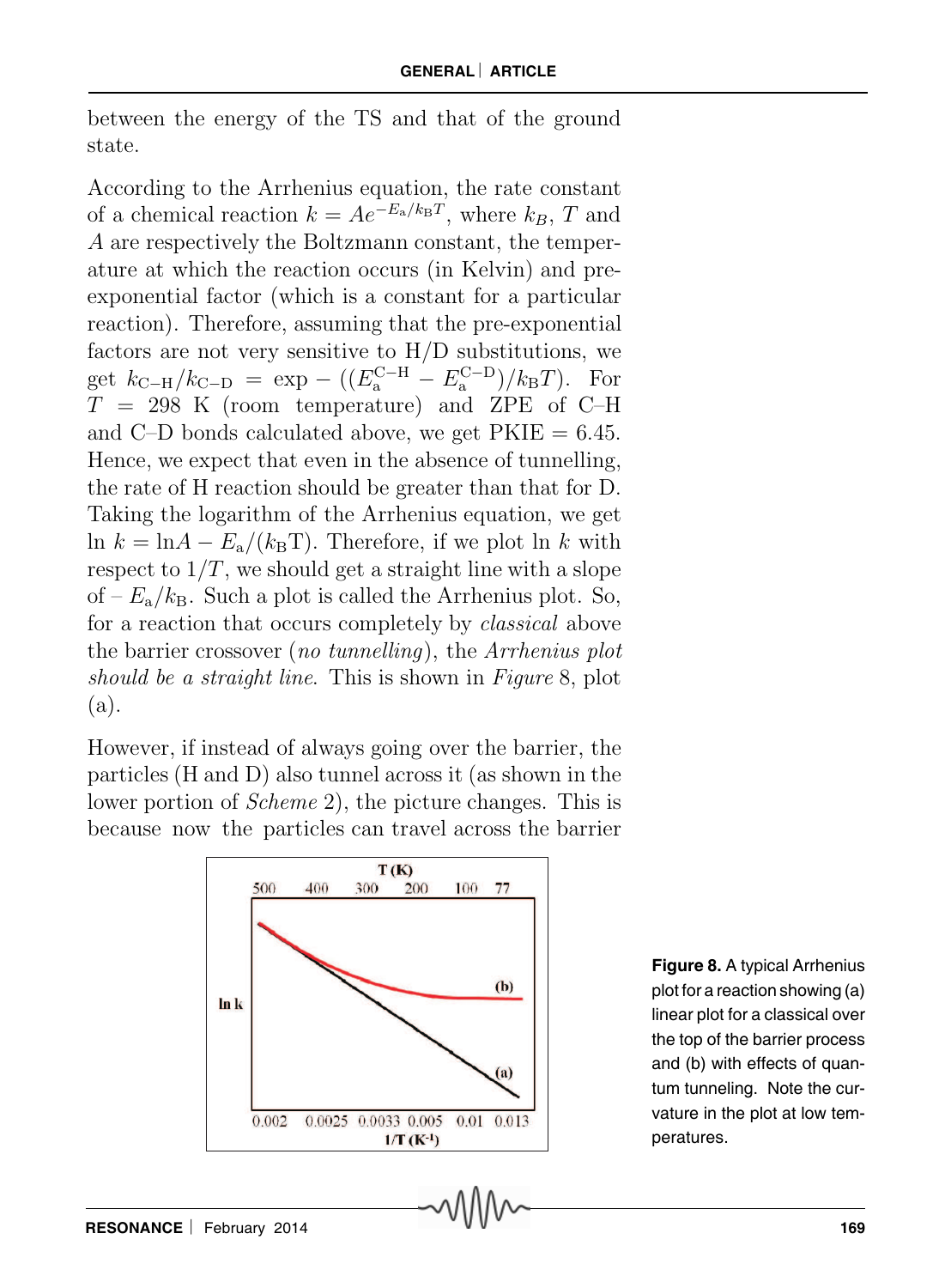A curved and finally a flat Arrhenius plot (at low T) is a strong indication for quantum mechanical tunnelling.

without actually climbing it. Therefore, effectively there is no barrier and therefore the activation energy  $(E_a)$ reduces. This becomes very prominent at low temperatures since most of the reactants are in the lowest possible state and have no energy to go over the barrier. The only thing that they can do is to tunnel. The result is shown by a red plot in Figure 8. As discussed in the previous paragraph, the negative slope of the Arrhenius plot is the activation energy; so when the particles are tunnelling, the activation energy reduces which results in a curvature of the Arrhenius plot. Finally, when one goes to low temperatures (typically to liquid nitrogen temperature, 77 K), the plot is almost parallel to the horizontal axis, giving  $E_a \sim 0$ .

A curved and finally a flat Arrhenius plot (at low T) is a strong indication for quantum mechanical tunnelling. It means that the rate of the reaction is almost independent of temperature. This is in strong deviation from the original (over the barrier) classical process (plot (a) in Figure 8) which should have meant that the rate of the reaction  $(k)$  should have decreased (exponentially) with decreasing temperature. So, at low temperatures, quantum mechanical tunnelling (QMT) should lead to higher rate of reaction than what is expected from a classical jumping over a barrier process. Therefore, QMT ensures a fast reaction at low temperature. This is an important application of QMT in chemical reactivity because QMT is assisting a reaction just as catalysts do.

As you might have guessed by now, H being lighter than D and assisted by the fact that the barrier width for H tunnelling is smaller than that for D (as seen from Figure 7), the rate of a C–H bond cleavage should be larger than that for a C–D due to QMT. This leads to a value of PKIE  $> 6.45$  at room temperature. Therefore, QMT leads to primary kinetic isotope effect (PKIE) which is larger than that expected from a classical jumping over a barrier process.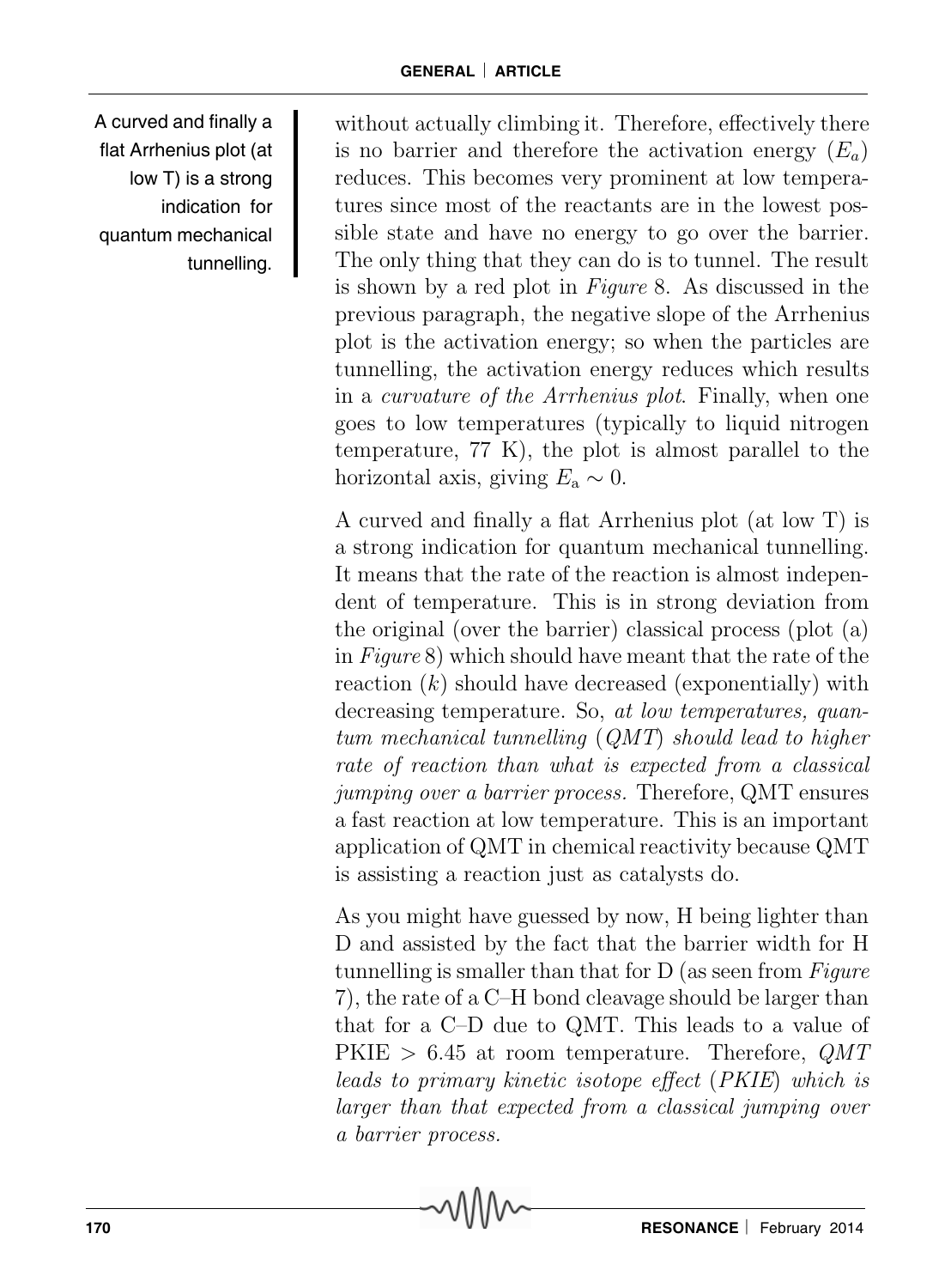## Some Examples Where QMT Plays an Important Role

Let us consider the first reaction  $(1)$  as shown in *Scheme* 1. As shown by the arrow, the H-atom moves from one end of the cyclopentadiene ring to the other end (such reactions are called [1,5] H–shift reactions since the hydrogen atom is moving from 1-position to the 5-position of the five membered ring)[4]. At 300 K, the rate of the H-atom transfer  $k_{\text{H}} = 2.48 \times 10^7 \text{ sec}^{-1}$ . When the Hatom is replaced by D, the rate of the D-atom transfer  $k_D = 4.34 \times 10^6 \text{ sec}^{-1}$ . For the H-atom case, 87.9% of the reaction occurs via tunnelling while for the D-atom, the percentage of tunnelling decreases to 73.1. The PKIE is<sup>3</sup> 5.7 at 300 K. In the absence of QMT, this value should have been 2.6 only [4]. Therefore, QMT leads to a faster rate of reaction than that expected classically.

For the second reaction (2), the hydroxyl radical abstracts one H-atom from H2S to form H2O and HS radical [5]. At 300 K, the rate of H-atom abstraction,  $k_{\rm H}$  is  $4.23 \times 10^{-12}$  cm<sup>3</sup>molecule<sup>-1</sup>sec<sup>-1</sup> in the presence of tunnelling and  $4.17 \times 10^{-12}$  cm<sup>3</sup>molecule<sup>-1</sup>sec<sup>-1</sup> in the absence of QMT. The value for PKIE (at 300 K) is 1.73



Examples of heavy atom tunnelling like that by carbon are rare.

3 The values for the PKIEs discussed in the examples are actually less than 6.45 at 300 K, the classical expected value for a C–H mode. However, if you look carefully, the value of 6.45 that we derived was for a C–H stretching mode of vibration. In the examples, most of the time it is C–H/O–H bending mode which is being lost in the transition state. Since the energy associated with a C–H bend is less than that for a C–H stretch, the KIEs are also less.

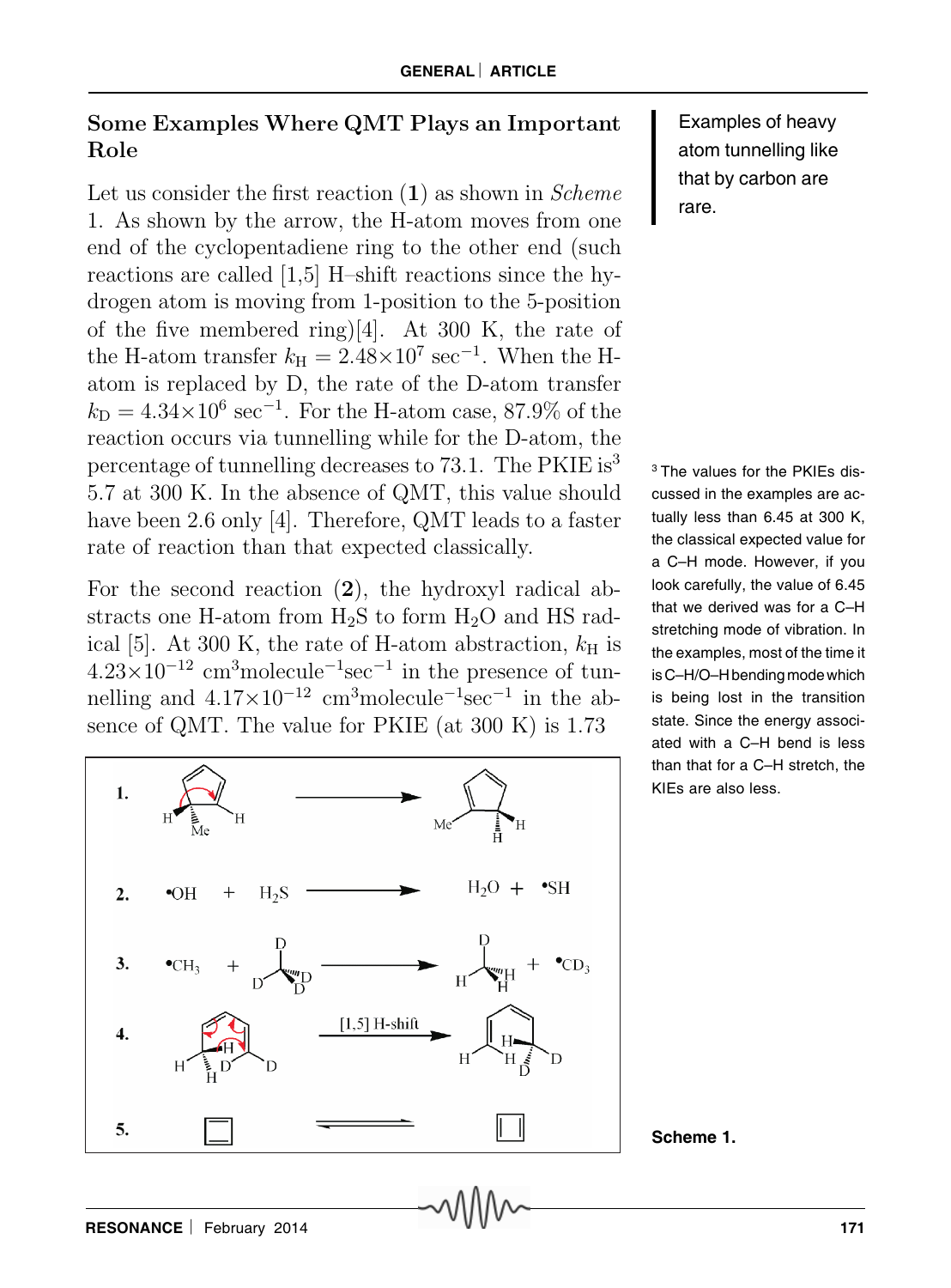**Figure 9.** Thermal rate constant comparison for the CH<sub>3</sub> +  $\textsf{CH}_4^{}$  reaction and deuterium-substituted reactions  $CD_3$  +  $CD_4$  and  $CH_3$  +  $CH_3D$ . Courtesy:

Reprinted with permission from J. Phys. Chem., A, Vol.113, pp.4255–4264, 2009. Copyright 2009 American Chemical Society.



and 1.71 in the presence and absence of QMT respectively.

For the third reaction (3), a D-atom is exchanged from perdeuterated methane  $(CD_4)$  to a methyl radical to form  $CH<sub>3</sub>D$  and  $CD<sub>3</sub>$  radical. These reactions are called self–exchange reactions because in the absence of any isotopic substitution, the reactant and the product are the same though a H-radical moves from one molecule to the other in the course of the reaction. The Arrhenius plots for this reaction for various isotopic substitutions are shown in Figure 9 [6]. The curvature for Arrhenius plot is maximum in case of H-exchange reaction  $(CH_3 \text{ radical} + CH_4)$  and is visible below  $T = 400 \text{ K}$ . The least curvature occurs for the maximally deuterated system  $(CD_3 \text{ radical} + CH_3D)$  and curvature starts to appear only below 333 K. This is again expected from QMT because H-atom being light can tunnel across the barrier with much more ease than D.

The fourth reaction  $(4)$ , is again an example of  $[1,5]$ H–shift reaction where the H atom moves from the one end of cis-1, 3-pentadiene to the other end. At 470 K, the rate of H-atom abstraction  $k_H$  is  $7.8 \times 10^{-4}$  cm<sup>3</sup>molecule<sup>-1</sup>sec<sup>-1</sup> in the presence of tunnelling and  $1.5 \times 10^{-4}$ cm<sup>3</sup> molecule<sup>-1</sup>sec<sup>-1</sup> in the absence of QMT [7]. The value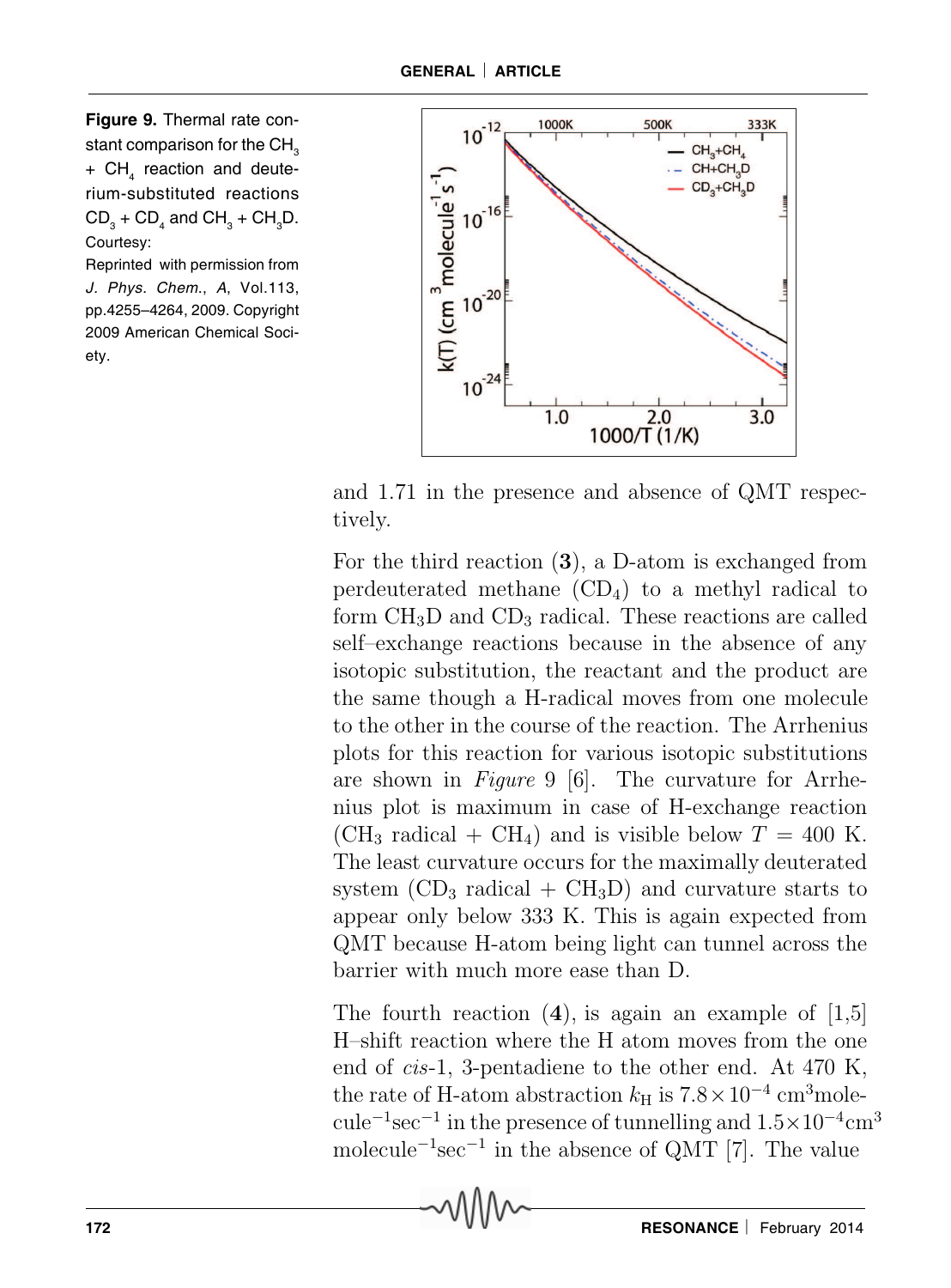for PKIE (at 470 K) is  $\sim$  5.0. In the absence of QMT, this value should have been  $\sim 2.5$  only [8].

The last reaction that we discuss here (5) is an example where a heavy atom like carbon tunnels. As discussed in Table 1, the de Broglie wavelength of a carbon atom is only  $\sim$  0.2 Å. Nevertheless, in the reaction in which a bond-shift occurs in 1, 3-cyclobutadiene (CBD), it is indeed possible. For this reaction, CBD with alternate single and double bonds gets converted to alternate double and single bonds. The average  $C=C$  bond length is about 1.4 Å while that for a  $C-C$  bond is 1.54 Å. So, going from the reactant to the product, the C-atoms move on an average by only  $\sim 0.15$  Å. Hence, the barrier width for this reaction is small. The activation energy  $E_a$  for this reaction is also very small ( $\sim 6.3 \text{ kcal/mol}$ ) [8]. Therefore, in agreement with what we learnt for an inverted parabolic barrier, a small and narrow barrier in CBD favours QMT of carbon atoms in its bond-shift reaction [9].

# Conclusion

In this article, we have learnt about some examples of tunnelling probability for particles across simple models like a reactangular barrier and an inverted barrier. QMT leads to interesting effects in the rates of reactions particularly for those involving hydrogen atoms (in rare cases, of course even carbon may tunnel, as discussed above). The signatures for QMT become prominent at low temperatures. Therefore, while the students may forget the formulae in this article, whenever they see chemical reactions involving H-atoms or protons at low temperature, the possibility of quantum mechanics assisting it via tunnelling should also be thought of.

#### **Suggested Reading**

**[1] P Atkins and R Friedman,** *Molecular Quantum Mechanics***, 5th Edition, Oxford University Press, 2011.**

Tunnelling can increase the rate of many reactions substantially at low temperatures.